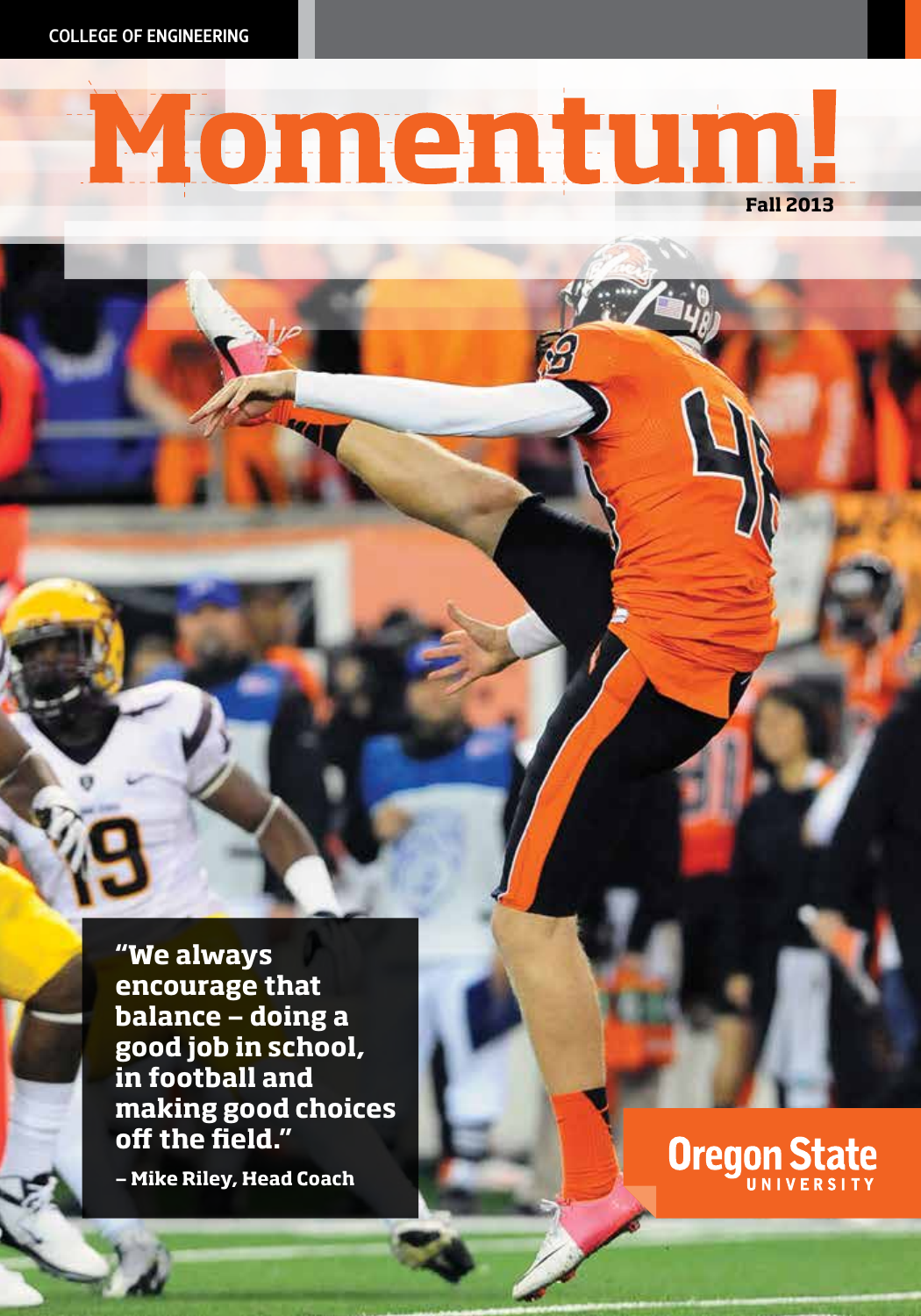#### EDITOR Thuy T. Tran

#### CONTRIBUTING WRITERS

Romel Hernandez, Gregg Kleiner, Marie Oliver, Chelsi Rayford and Warren Volkmann

GRAPHIC DESIGNER Long Lam

## COPY EDITOR

Marie Oliver (Clarity Writing & Editing)

#### PHOTOGRAPHERS

Jeffrey Basinger, Jim Carroll, Ethan Erickson, Karl Maasdam, Dave Nishitani, Kovit Pholsena and Stoddard Reynolds

#### FRONT COVER

Keith Kostol, an electrical engineering junior, pinned the Arizona State Sun Devils deep in their own territory during the Beavers' 36-26 win last November in Corvallis. Starting as the backup punter two seasons ago, Kostol quickly became the starting punter in 2012 and is regarded as one of the top punters in the Pac-12 Conference this fall. Kostol excels on and off the field. (Photo by Dave Nishitani)

#### BACK COVER

Alyssa Martin, civil engineering junior and guard on the Oregon State women's basketball team, helped secure a 68-49 win against the Oregon Ducks in January. Martin's 127 3-pointers place her third among the highest career record holders at Oregon State. She earned a Pac-12 All-Academic Honorable Mention after her sophomore and junior seasons. (Photo by Stoddard Reynolds)

#### COLLEGE OF ENGINEERING

Oregon State University 101 Covell Hall Corvallis, OR 97331 541-737-3101 engineering.oregonstate.edu Momentum **Spring 2013**

The pursuit of excellence

- Sweating it out in two worlds
- 3 Finding the right balance

Following her bliss

5 Engineering life on the edge of ice

4

. . . . . . . . . .

8

<u>. . . . . . . . . . . . .</u>

12

Industry experience adds teaching value

10 Oregon State experience propels alum through twenty-eight years at Microsoft

Engineering Expo serves diverse purposes

Momentum! is published by the College of Engineering's Marketing Communications group. Comments and questions about this publication can be sent to the editor at editor@engr.oregonstate.edu



College of Engineering faculty and staff gathered at Reser Stadium for the 2012 Fall Awards Breakfast.



*Building and maintaining our physical infrastructure is critical to furthering the College of Engineering's mission, and it simply would not be possible without private support. We are extremely grateful to all our donors. "Oregon has a pressing need for innovation, and facilities like this can support collaborative research and hands-on learning for generations of OSU faculty and students," said Peter Johnson '55, a key college supporter whose contribution will help build a new interdisciplinary teaching and research facility.*

# The pursuit of excellence

We develop engineering leaders. We provide our students with an excellent education by developing and delivering innovative programs. We pioneer research that bridges disciplines and addresses global challenges, and we drive economic, social and environmental prosperity. We accomplish this in a collaborative culture that values leadership, diversity and excellence.

This issue of *Momentum!* showcases distinctive examples of the teaching, learning, research and outreach in which our engineering faculty, students and alumni engage each day to support Oregon State University's mission as a land-, sea-, space- and sun-grant institution.

We educate the best and brightest students and develop programs to help them succeed in their chosen path. For example, students like Keith Kostol, Alyssa Martin and Stephanie McGregor excel in the classroom while pursuing their various team sports. As student athletes, they personify the richness that comes with developing diverse interests and skills while embodying a tremendous work ethic.

As our engineering program broadens and deepens, we will welcome 21 new faculty members this fall. As usual, we have attracted top scholars with a true entrepreneurial mindset and a proven commitment to collaborative research. Greg Herman, who brought 17 years worth of national laboratory and private industry experience in nanotechnology, surface science and catalysis when he joined us a few years ago, is just one example. We share his story in this issue. You'll also meet Adam Higgins, who applies microfluidic devices and cryopreservation techniques in handling and preserving blood — techniques that could cure sepsis and improve kidney dialysis.

If you were on campus in May for the Engineering Expo, you would have seen how our seniors apply their ingenuity to solve diverse technical challenges in a wide range of engineering disciplines. Perhaps one of them will go on to make a real economic and social impact like Jon DeVaan ('85 Computer Science and Mathematics), whose 28 years at Microsoft literally helped change the world.

Early this year, I announced \$20 million in private support for a new facility that will house interdisciplinary teaching and research laboratories, new state-of-the-art classrooms and a center focused on improved student recruitment and retention. We are deeply grateful to Peter ('55 Chemical Engineering) and Rosalie Johnson and an anonymous donor for their exceptionally generous contributions that enabled us to show strong community support. I'm happy to tell you that the 2013 Oregon Legislature recently approved \$20 million in matching state bonds. We can now move into design and construction.

I hope you enjoy reading these stories, which all reflect our commitment to excellence, and I look forward to hearing your input. Be sure to stop by and visit when you're in town — I'd love to talk with you about our college's exciting growth and brainstorm with you about how you can play a part in forwarding our momentum.

Sincerely,

fandra Woods

Sandra L. Woods, Dean Oregon State University College of Engineering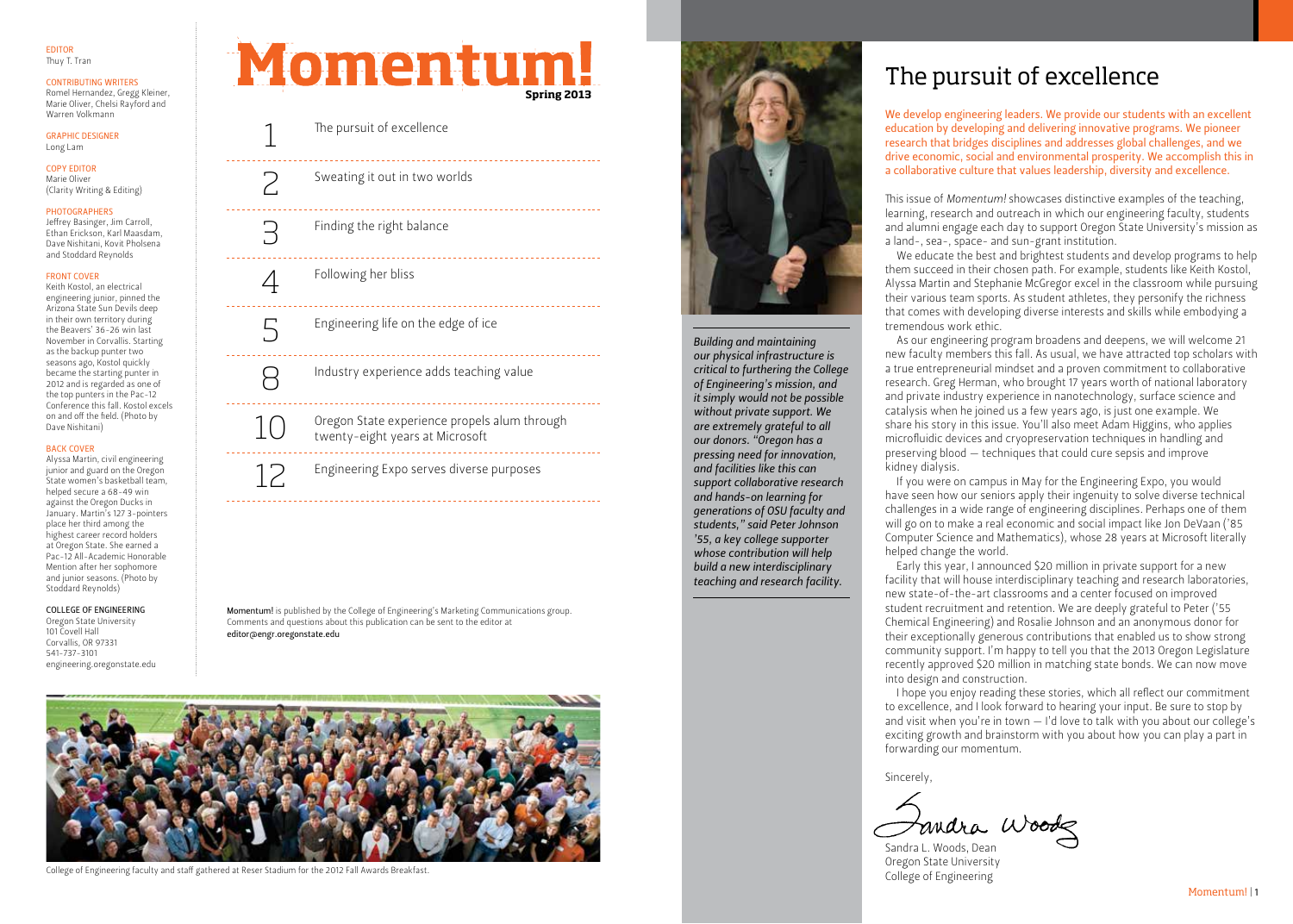# Finding the right balance

### *By Chelsi Rayford*

As if being a full-time engineering student isn't enough to keep a person busy, Alyssa Martin takes it one step further. She takes great care to balance her demanding pursuit of a civil engineering degree with her position as a valued guard for the Oregon State University women's basketball team.

Sports have always been a big part of Martin's life. She first started playing basketball as a kindergartener and has participated in many other sports over the years. "Sports have always been kind of ingrained and something my family always did," she said. Her dream was to play for the Beavers.

A previous Oregon State coach recruited her. She made the All-Freshman Pac-10 team, and heading into her senior year, she continues to impress her coaches. "Alyssa is a coach's dream," said Head Coach Scott Rueck.

Martin works hard to be the best person she can be as an athlete and a student. "I don't want to have any regrets, so 'just leave it out on the court' is a saying we have in basketball," she said. This attitude allows her to focus on schoolwork when off the court. She is proud of her ability to keep her grades up, and attending the university's annual 3.2 (GPA) Dinner for Athletes has been a goal every year.

One of the most difficult things for Martin since entering college has been the need to re-learn study habits. "It's important to make friends who will take notes for me when I'm not in class. We miss two to three days every other week (traveling for games)," she said. Martin believes that being diligent with time management and knowing how to tell friends she can't hang out because she has homework to do is key to keeping her grades up.

"Alyssa quickly taught us that we could count on her to be a consistent high achiever and that is what she has provided the women's basketball program at Oregon State from the day she arrived on campus," said Rueck. "She is a dynamic player who bleeds orange and black."

In her spare time, Martin loves to train and participate in triathlons. A typical triathlon encompasses a half-mile swim, 12-mile bike ride, and a 3K run.

Coach Rueck said Oregon State is particularly impressed with players who understand that playing for the Beavers goes beyond the individual athlete, and Martin understood that concept from the beginning.

"We recruit individuals who are achievers, but more than anything, desire to become elite as a group," said Rueck. "While each athlete is taking care of her role to the best of her ability, she also has the presence and vision to see the needs of others and pull them along. Alyssa Martin provides a wonderful example of exactly that."  $M!$ 

# Sweating it out in two worlds

#### *By Romel Hernandez*

Two very different worlds consume all of Keith Kostol's attention each fall: football and engineering. As a junior in electrical engineering and the starting punter on the Beaver football team, he doesn't let the intensity of either world get the best of him.

"You go to practice, you go to class, you do homework, then you might have an hour to hang out before going to bed," Kostol said. "You have to stay focused."

Oregon State was an obvious choice for Kostol because of its outstanding engineering programs. Ever since he can remember, he has been obsessed with taking things apart — remote control cars, disk drives, lawn mowers — to discover their inner workings. "I always just knew I would be an engineer," he said.

He warmed up to football a little more slowly, actually quitting his peewee football team after a single year. "I was on the smaller side, and it just wasn't for me," he said. He played soccer instead, and then returned to football as the kicker and punter for Tigard High School.

Meanwhile, he grew a little. He's 6 feet 4 inches now. During the application process for Oregon State, he sent game film to the Beavers' coaching staff on a whim. He made the team as a walk-on and earned the backup spot to star punter Johnny Hekker, who now plays for the NFL.

By 2012–13, everything came together for Kostol. He was accepted into the College of Engineering Professional School and also won a head-to-head competition in training camp to become the team's starting punter. He enjoyed an excellent season for the Beavers, averaging 41.9 yards per punt (although he notes that hang time is just as important as distance

Keith Kostol Alyssa Martin

ma

for punters). He was named Pac-12 Special Teams Player of the Week for his standout play in a key game against UCLA.

**Atec** 

Football Head Coach Mike Riley said it's Kostol's determination and dedication to hard work that have made him a success on the football field as well as in the classroom. "Many times during the quiet times of the offseason, I'll be in my office looking down into the stadium and Keith will be out there by himself with a bag of balls practicing his punting," Riley said. "He has a tremendous work ethic. We always encourage that balance — doing a good job in school, in football and making good choices off the field."

Perhaps part of Kostol's success could be attributed to the fact that he sees his successes in sports and academics as separate issues. "When I'm in class, we don't talk football, and when I'm at practice, we don't talk engineering," he said.

After playing for two more years for the Beavers, Kostol plans to study digital signal processing in graduate school. But first, he is going to try his luck playing professionally in the NFL. "I'm going to give that a shot," he said. "Why not?" M!

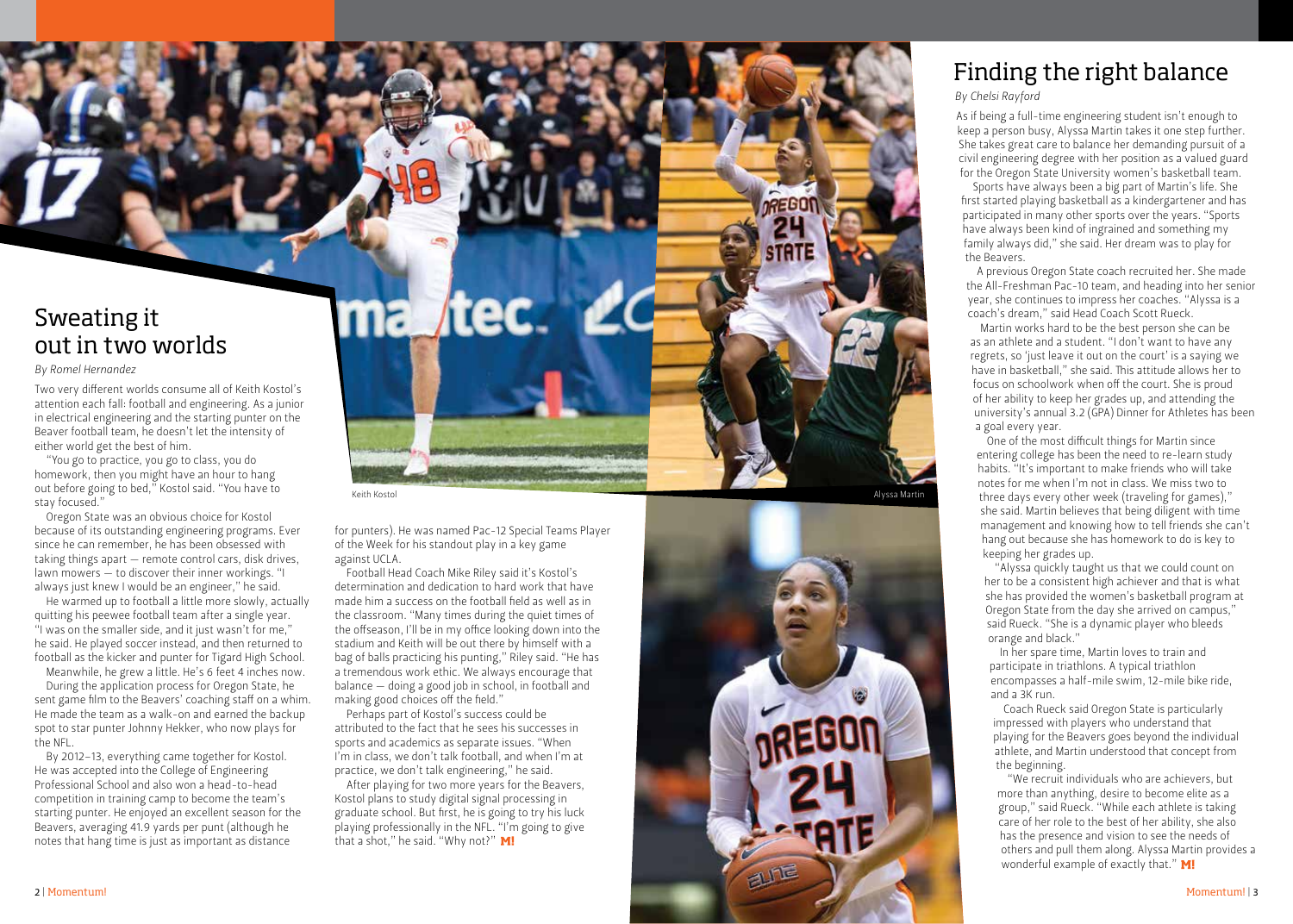

# Following her bliss

*By Chelsi Rayford*

Stephanie McGregor was only three years old when she fell in love with gymnastics, and she was still quite young when she began competing. It was a significant time commitment — competitive gymnastics requires athletes to practice 20 to 30 hours a week. The long hours did nothing to dampen her ardor for the sport, however, and McGregor wanted to continue competing while attending college.

Collegiate gymnastics doesn't exist in Canada, so as a high school junior in Calgary, Alberta, she did some research and discovered that colleges in the United States granted scholarships for gymnasts.

Oregon State was among the schools she applied to for an athletic scholarship. She sent videos and a resume, and the coaches liked what they saw. They went to watch her at the Canadian Nationals. In subsequent visits, they watched her practice and met her family. Finally, she was invited for an official campus visit. "I fell in love with the coaches and the team," McGregor said. "It seemed like a good place to be for four or five years."

It's been a good match. The Beavers won the 2013 Pac-12 women's gymnastics championship for the second time in three years, and McGregor was named Pac-12 scholar athlete of the year. And her enthusiasm for the team hasn't diminished. "I love it!" she said about her experiences as part of the Beaver team. "It is such a privilege to be able to compete for the Beavers. The coaches are amazing as far as caring about you as people; we aren't just athletes."

McGregor is a graduating senior in the bioengineering program at Oregon State, a choice of major she made because she had always excelled in and enjoyed math and problem solving. "I don't exactly know how I ended up in engineering, but I'm very glad I did!" she said.

McGregor was already used to working hard and applying top-notch time management skills, and she needed both to remain successful in the two worlds of engineering and gymnastics — worlds that are demanding in their own ways. It has been helpful to have the camaraderie of the team behind her. She said she has really appreciated the team aspect of gymnastics at Oregon State. "In high school, gymnastics is an individual sport, so when I came to college and the focus is all about the team, that makes it so much more fun," she said.

McGregor also has been pleasantly surprised at the support she receives from the local community. "In high school, you do gymnastics and nobody really cares, but then you come here and I'll be grocery shopping in normal clothes, and fans will come up and congratulate me or wish me luck," she said.

McGregor encourages high school students with a love of gymnastics to apply their skills in pursuit of a college degree. "Some girls get burnt out on the sport after putting in so many years and so many hours, and working with a team can help them regain their love for the sport. In terms of the opportunities it provides, universities recognize the fact that people know them by their athletics, so they do a great job of taking care of their student athletes, making sure you have the best resources available."

McGregor turned 23 in June, and she sees that milestone as the end of her days as a competitive gymnast. "If you think about the Olympics, that's basically the top of the sport, and those (competitors) are around 16 or 17," she said. "So I'm basically a grandma in the sport!"

Although unsure what path she will take following graduation, McGregor has applied for a work visa so she can stay in the United States if she chooses. M!

Graduate student Ratih Lusianti and Assistant Professor Adam Higgins examine a sample on the freeze drying cryomicroscope.

# Engineering life on the edge of ice

*By Warren Volkmann*

Peering through the double eyepieces of a \$20,000 microscope equipped with a \$30,000 high-speed video camera, Assistant Professor Adam Higgins sees more than just microbes, cells and corpuscles freezing and thawing. In his mind's eye, he sees portable devices for kidney dialysis and new cures for sepsis — a blood infection that kills more people than AIDS, prostate cancer and breast cancer combined.

He sees wounded soldiers getting blood transfusions more quickly thanks to new preservation techniques. He sees infertile couples celebrating the birth of long-awaited babies. He envisions artificial lungs that provide life-giving oxygen to blood flowing through microscopic channels. And when he considers what life will be like in the 22nd century, he foresees freeze-dried bacteria and sugar-encrusted plants and animals transported to distant planets in a state of suspended animation.

The National Science Foundation shares at least one of Higgins' visions. In 2012, it gave him a prestigious CAREER award of \$400,000 to support his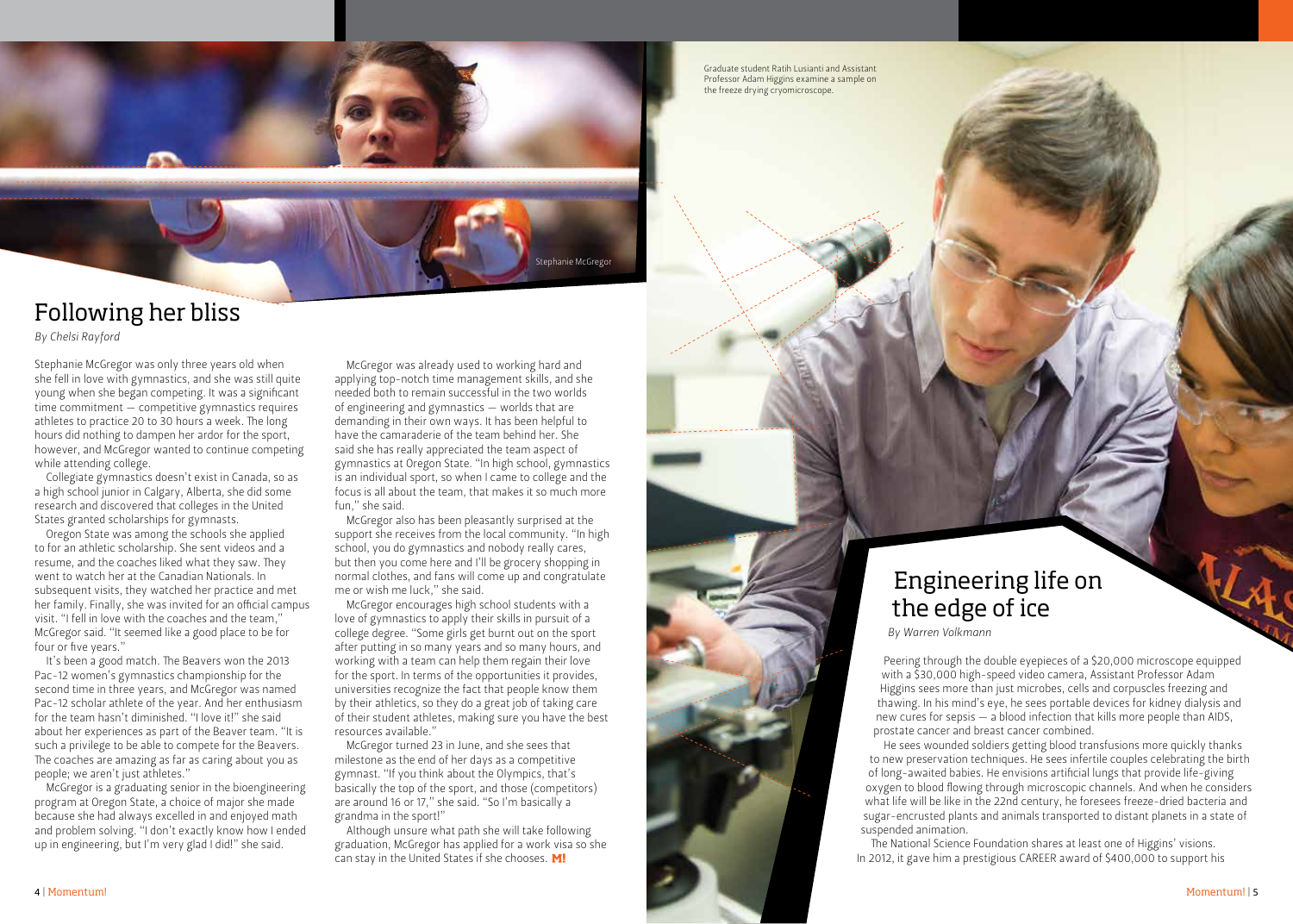

THE PATH THAT LED ADAM HIGGINS TO A \$400,000 CAREER AWARD FROM THE NATIONAL SCIENCE FOUNDATION

started and ended at Oregon State. As an undergraduate, he spent four months in Ecuador preparing his undergraduate thesis: *Medical research and the ethics of distribution: Nisin-treated catheters in Ecuador and Oregon*. It earned him a double degree in bioengineering and international studies in 2002.

Returning to the U.S., Higgins received a Ph.D. in bioengineering from the Georgia Institute of Technology in 2008. Under the mentorship of Dr. Jens O.M. Karlsson, a leader in cryopreservation, he studied the effects of freezing on cells and tissues. His thesis was titled: *Intracellular ice formation in tissue constructs and the effects of mass transport across the cell membrane*.

Higgins returned to Oregon State in 2008 as an assistant professor in the School of Chemical, Biological and Environmental Engineering.



research into the use of micro-channels and freezing to preserve cells and tissues. The award, given to faculty in the first five years of their careers, will be used entirely to operate his lab on the second floor of Gleeson Hall. The research that drew the NSF's attention lies at the intersection of Higgins' Ph.D. studies in tissue preservation and his application of microfluidics to preserve and handle blood.

## Bedside blood

Higgins and his Oregon State research team — Allyson Fry, Ratih Lusianti, John Lahmann and Alex Vian — are developing techniques that could revolutionize blood banking and battlefield medicine by allowing frozen blood to be readied for transfusion in minutes. In hospitals and blood banks, most blood is refrigerated rather than frozen. Refrigerated blood can be stored for only six weeks, but frozen blood can be preserved for 10 years, perhaps longer. Nevertheless, only rare blood types are frozen and stockpiled.

"The prospect of thawing blood as needed in an emergency is not practical now," Higgins explained. "Complicated things happen when you freeze something. To keep red blood cells from shrinking when they freeze, glycerol is added. But it takes about an hour to coax the glycerol out of the cells after the blood is thawed."

Like explorers of a microscopic arctic, Higgins and his researchers are experimenting with life at the edge of ice. Besides the Leica microscope, which is equipped with a temperature-controlled stage and a slowmotion video camera, the main tool for their research is math. Sophisticated computer models predict how cell membranes will respond to freezing and thawing. The models make predictions. The microscope shows whether cells survived or died. The video camera enables them to share their findings with the world.

"We have done some mathematical modeling of red blood cells, and theoretically it is possible to remove the glycerol in less than one minute," said Higgins. "We are working on a practical method of implementing this. That's where microfluidics comes in. Our short-term goal is to make it more practical to use freezing in the blood banking industry. The long-term goal is bedside warming — hanging a bag of thawed blood above a micro-fluidic device that removes the glycerol as the blood is transfused into the patient. This capability would make it possible to stockpile frozen blood and make the nation better prepared for a national emergency."

## Dry and high

Higgins and his team are pursuing another method for preserving blood: freeze-drying. Technically called lyophilization, freeze-drying makes blood light and easy to transport without refrigeration.

"There is no completely successful freeze-drying procedure," Higgins said. "You can dry, store and rehydrate blood, but only about half of the blood cells survive. We think we can do better than that."

In the future, freeze-drying techniques may be the key to transporting large quantities of oxygenproducing bacteria into space. Payloads of protozoans may one day generate a new atmosphere on Mars, turning the red planet green and making it habitable for human colonization.

## Cryobiology

Although freeze-drying is intriguing, low temperature storage in an ice-free, glassy state — a technique called vitrification — holds more immediate promise. In 2011, Higgins joined others at the university to bring the annual meeting of the Society of Cryobiology to Oregon State. At the conference, Allyson Fry, a Ph.D. researcher in Higgins' lab, won an award for her work in which she used computer modeling to optimize vitrification of cells. She later applied that optimization approach at Life Technologies Corp. in Eugene to improve cryopreservation of stem cells, which hold great promise in the treatment of illnesses like heart disease and Parkinson's.

Reliably coaxing frozen egg cells back to life could avoid one of the most vexing moral and political dilemmas facing science, medicine and society freezing and banking human embryos, the seeds of life.

"If we can freeze and thaw oocytes — the unfertilized egg cells — without losing too many, then we could affect the way *in vitro* fertilization is done," said Higgins. "You can collect and freeze sperm cells by the millions, so a 50 percent survival rate is acceptable, but egg cells are much more precious. You want every egg to survive."

## Water bears

Higgins is reminded of the vast potential of his work by a microscopic creature commonly called the water bear or moss piglet. Formally named the tardigrade, the tiny creature has the ability to replace the water in its body with sugars that put it into a state of suspended animation that is nearly impervious to heat, cold and radiation. It has even survived trips into the vacuum of space.

For Higgins and his team, the tardigrade shows how much remains to be learned. Cryopreservation techniques and microfluidic devices developed in their lab may one day give life, save lives and carry life out into space. Higgins is reminded of those tantalizing possibilities every time he puts his eyes to the microscope. M!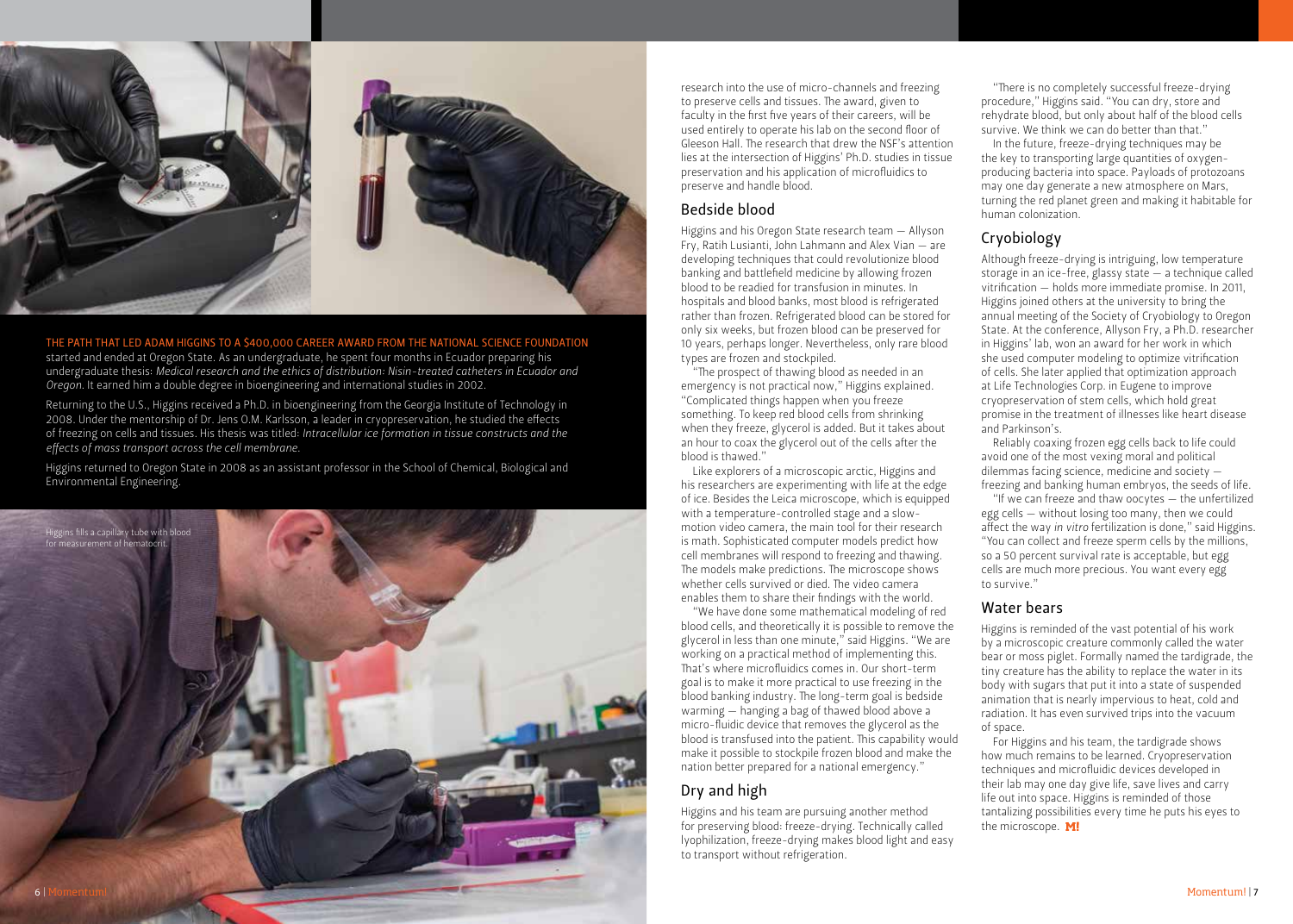

# Industry experience adds teaching value

*By Marie Oliver*

When Greg Herman joined Oregon State University's School of Chemical, Biological and Environmental Engineering (CBEE) as an associate professor in 2009, he brought with him 17 years worth of national laboratory and private industry experience. His varied research and development background in surface science, heterogeneous catalysis, thin film growth, device physics, nanotechnology, manufacturing and commercialization enables him to provide a broad industry perspective that is highly valued among engineering students and his research peers.

## Learning while doing

Originally from Wisconsin, Herman was the first person in his family to earn a college degree. He reached that milestone in 1985 when he received a B.S. in chemistry from the University of Wisconsin–Parkside. But he didn't stop there; he went on to earn a Ph.D. in physical chemistry from the University of Hawaii at Manoa in 1992.

As a Ph.D. student, Herman joined an experimental research group under Charles S. Fadley, an early

pioneer in X-ray photoelectron spectroscopy. Herman's research focused on chemical processes related to the initial stages of thin film growth. "We were always pushing ourselves to better understand the physics and chemistry of interfacial phenomena. As Ph.D. students, we were expected to become leaders in the field," he said about his experience in Fadley's group. Herman has fulfilled that expectation.

By the time he left Hawaii, Herman had published 20 peer-reviewed papers and given more than a dozen conference presentations around the world. He held two post-doctoral fellowships, first at the Naval Research Laboratory and then at the Environmental Molecular Sciences Laboratory (EMSL) at Pacific Northwest National Laboratory. From 1995 until 2000, he was a senior research scientist at the EMSL, where he was able to pursue his passion for understanding how chemical processes can be used to reduce environmental contamination. He worked toward improving automobile exhaust catalysis, sought ways to produce hydrogen fuels from water, and studied how surface water and groundwater interact with minerals in the environment.

## Taking a leadership role

In 2001, Hewlett-Packard sought Herman's expertise to lead a materials team in developing solid oxide fuel cells for portable power in technologies such as cell phones and laptops. Although the company eventually discontinued the project, Herman remained to lead another technical team in researching transparent transistors and printed electronics. In that capacity, he began developing strong partnerships with several scientists at Oregon State and served on the CBEE advisory board for many years.

By the time he left HP, Herman had secured more than 20 patents related to oxide semiconductors and transparent electronics. He and his research partners were awarded the foundational patent for indium gallium zinc oxide (IGZO), which is used to manufacture displays for the iPad. HP licensed the IGZO patent and other patents secured by Herman and his colleagues to several companies for manufacturing displays.

Herman transitioned to Sharp Laboratories of America in 2007 so he could continue working on emerging technologies for displays and other flexible electronic applications and have a direct commercialization path through Sharp Corporation. He served as a senior scientist in the Materials and Device Applications Laboratory, working closely with the company's research groups in Japan and developing a new process for manufacturing IGZO-based devices. "IGZO has better performance than the materials they previously used, and there's the potential for making devices with this material that are much more environmentally friendly than the standard approach," he said. In 2010, Herman earned Sharp Laboratories of America's Invention of the Year award for his amorphous oxide semiconductor (e.g., IGZO) process and device.

To date, Herman has published more than 80 peerreviewed scientific publications and holds 60 patents. He is associate director of the Oregon Process Innovation Center for Sustainable Solar Cell Manufacturing.

## Passing along the wisdom

During the eight years he spent at HP and Sharp Laboratories of America, Herman worked closely with faculty, graduate students and interns from Oregon State, and those relationships piqued his interest in academia. "I found that I really enjoyed interacting with the students, providing mentorship and inspiration," he said. "I thought I could add to the educational experience for the students here. It's nice for them to have a broader view of how research is done, and it's nice for me to have the time to probe deeper into the fundamental research."

A traditional curriculum offers textbook solutions to problems that have already been solved. Involving students in research develops critical thinking skills that will allow them to tackle tomorrow's problems. "Having undergraduate and graduate students working in active research groups in the College of Engineering provides educational experiences that will allow these students to be better prepared for the next stage of their careers," said Herman.

Herman also encourages students to learn to effectively run meetings, work well with other research group members, read the available literature before launching into their research, think in advance about opportunities and  $-$  most importantly  $-$  plan their experimental research process in advance.

"At the university, you don't want to hold students too tightly to a project plan or the timeframe sometimes a random walk starts in one direction and you can make an unexpected discovery — but doing the work up front provides some structure and keeps you on track," he said. "Making new discoveries and disseminating this knowledge is exciting, but watching the students come up with and apply their new ideas is extremely satisfying." M!

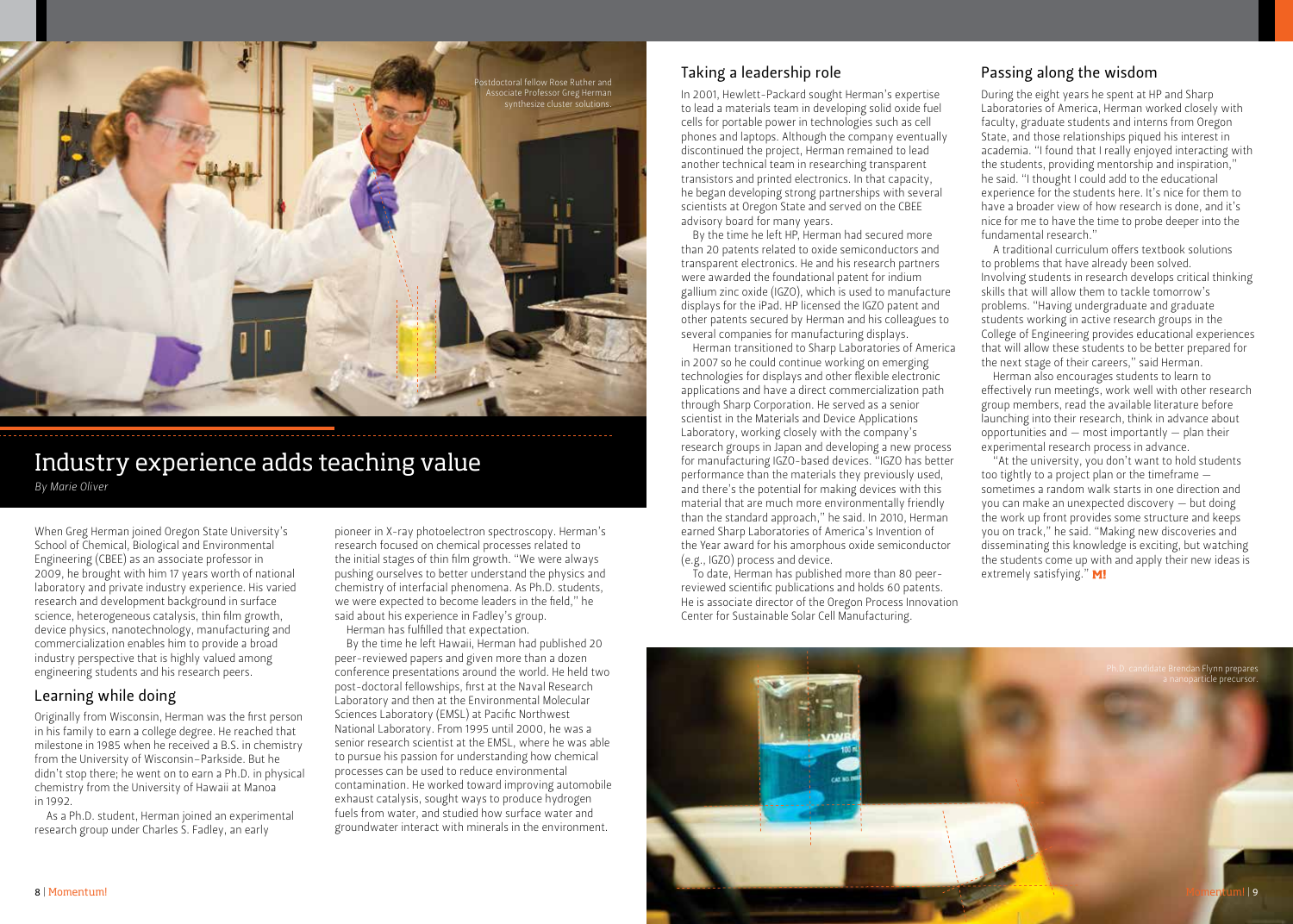

# Oregon State experience propels alum through twenty-eight years at Microsoft

*By Gregg Kleiner*

After Jon DeVaan graduated from Oregon State University in 1985 with dual bachelor's degrees in mathematics and computer science, he went to work for a relatively unknown software company that employed about 600 people in the Seattle area. That company was Microsoft, and it was developing a new spreadsheet product called Excel.

Today, Microsoft has more than 90,000 employees worldwide, Excel is a household name, and DeVaan is 28 years into a luminous career with the company. He led the software teams that developed Microsoft Excel, Office and Windows and is now a corporate vice president.

DeVaan said his time at Oregon State gave him the tools, training and curiosity that have helped him succeed at Microsoft.

"The campus environment at Oregon State really

helped me focus on my education and work habits," he said. "In those days, there was a lot going on in the world of computer science — lots of different machine architectures and lots of experimentation with programming languages. But that campus environment helped me focus and really understand the basics about algorithms and data structures and how they got expressed on actual machines."

DeVaan pointed to the quality of professors he had at Oregon State, particularly praising Bella Bose and Bill Bregar, and said the university prepared him well for his career.

"When I started at Microsoft, the ratio of Harvard/ Stanford/MIT folks was almost 10-to-1 over other universities, but I never felt at a disadvantage," he said. "In fact, I think I had some significant advantages in terms of what I knew. My mathematics education

served me well, and OSU's computer science curriculum was very good and allowed me to do well on the job, but also in the interview process."

He credits his twin degrees with giving him a useful, two-pronged approach to problem-solving: "Where others might struggle to find a solution to a complex problem, with my math background, I was able to say, 'Hey, let's map out the possibilities and evaluate each one.' "

DeVaan is a big believer in taking liberal arts classes in conjunction with science and engineering coursework and, in hindsight, wishes he'd taken more. It was in a ceramics class, he said, that he learned about creativity and paying attention to feelings.

"Through the arts you get to read and see and experience things to understand you're not the only one who might feel a certain way," he said. "And when you get to a point in your career where you're leading people, you need to be able to relate to people, make decisions and communicate with conviction. I find that very hard to do unless you know how you feel about the situation you're in…and the arts can help build that dimension of yourself."

A lot has changed in nearly three decades of growth and change at Microsoft. Some of his original projects involved just four or five people, whereas today the Windows group alone numbers 5,000. Although coordinating large projects and getting so many team members to know "which way the compass points" have been big adaptations, DeVaan said a lot of the dayto-day work is really about the same.

"People come in, write code, test code, and understand the person they're making that code for so they can make good decisions about how it should work and how it fits into the whole," he said.

The term DeVaan uses again and again to describe his time at Microsoft is short and simple: fun.

"It's been a lot of fun to be able to go anywhere in the world and meet people who know my work," he said. "I've heard all kinds of stories about how PCs and Office have liberated people and improved their lives. It is a unique and humbling opportunity to have your work used by over 1.5 billion people." M!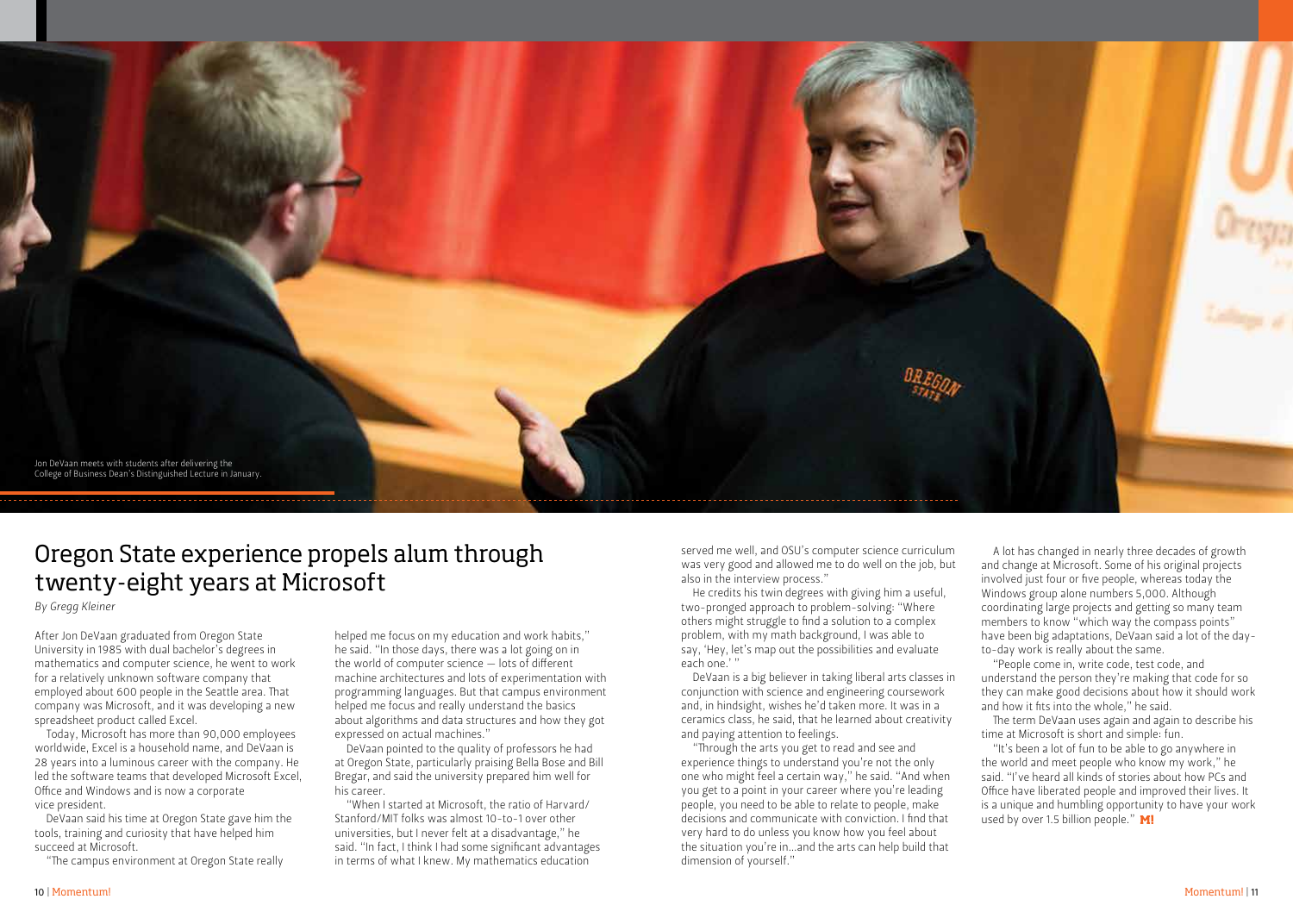

# Engineering Expo serves diverse purposes

*By Marie Oliver*

Walking around the Oregon State University Engineering Expo, Max Weider's imagination runs wild. Max, 11, thinks he'd like to become a Lego designer, and maybe design a video game or two.

Jim Weider, Max's father and an Oregon State alum, introduced his son to the expo last year, and Max eagerly anticipated attending again this year. Jim hopes that by exposing Max to the myriad directions engineering could take him, Max might work a little harder to develop his natural abilities in math and science.

Liliana Conrad is also interested in the exciting world of Legos. She came to the expo with Girls on Fire!, a middle-school 4-H group from Bend, Ore., that recently qualified to compete in this year's Intel Oregon FIRST® LEGO® League state robotics championship.

"Some of our group had heard about [the expo] from friends or had done it before," said Liliana, adding that she enjoys math and science and got into the Lego robotics group for that reason.

The group's leader, Molly Slough, said the expo helps keep the group motivated to do well in their studies. "We decided to come here just to inspire them to continue with science and technology," she said.

## Build it, and they will come . . .

Although Legos and other types of robotics are some of the more visually appealing and interactive engineering projects on view at the Engineering Expo, attendees find much more. First held in 1999 to showcase one department, the event now completely fills Kelley Engineering Center and spills out onto the surrounding

grassy areas and parking lot. Working in teams, students presented more than 150 projects this year, including at least 30 focused on some form of sustainability.

"We started the expo 14 years ago to grow the awareness of OSU engineering and demonstrate the high caliber of our students," said Terri Fiez, head of the School of Electrical Engineering and Computer Science. "After industry representatives saw the projects the first year, they started contributing their time and resources to support the students. Other departments joined in over time, until it became an engineering-wide event with several thousand people attending.

Senior engineering students must complete a capstone project to graduate, and all projects are either based on Oregon State research or sponsored by industry partners that want to commercialize their ideas. "The academic motivation for the capstone projects is to provide the students an opportunity to integrate all of their learning from the previous years into a cohesive project," said Phil Harding, professor and Linus Pauling chair in Chemical, Biological and Environmental Engineering who is also faculty sponsor for several student projects.

Harding points out that the projects mimic what happens in the professional world and thus prepare students to move seamlessly into their careers. "In professional practice, how an idea is communicated is often what differentiates whether something happens or not," he said.

The expo can be more than a little nerve-wracking for the students, because they may not know whether the

people they are talking to are there to judge them and their work. Members of the industry advisory board who are charged with that task may or may not be wearing a nametag that identifies them.

Presenters must be prepared to explain their project to young children and also to answer highly technical questions another engineer might ask. "It's a great opportunity for them to communicate their project on a lot of different levels," said Fiez.

Teamwork is a major emphasis of the capstone projects and students' ability to perform well in a group determines their success. "They have to understand what other people are good at, what other people need, how to keep teams together, share credit, share the stage. These projects are a great opportunity to practice those skills, which are highly valued by the real world," said Harding.

### . . . from everywhere

People from all over the state attend the expo. Sue Decker, a former public librarian, and her husband drove down from Portland this year because one of her husband's former high school students was presenting a project. She said she was impressed by how articulate the students were in explaining their projects.

"They respond really nicely if you have even the most minor of questions to ask them. From my onceremoved point of view, it looks to me like they're being well-trained," said Decker with a little laugh. "This is a golden opportunity for them, not only for them to present their own projects, but to have a chance to look

at the other students' projects and maybe compare — not necessarily in terms of content, but in how it's presented and what might have been better for them."

Graduating seniors are not the only people who benefit from participating in the expo. By partnering with the university, industry supporters can gain fresh perspectives on their technologies and their commercial potential. Sponsoring companies and other industry representatives can scout talented and energetic graduates to add to their company's engineering teams.

The expo also benefits underclassmen who might be wondering what to expect in their senior year, said Harding. "I teach a class of juniors, and they've got a term project where they're responsible for coming to the expo, interviewing several teams, and then doing a research project on one of them."

Many K-12 teachers bring their students to the expo on field trips. "It's a chance for them to say, 'See, this is what you can do when you go to college — this is what you can build'," said Harding.

As Max and Liliana discovered, the expo helps children see the diverse occupational paths available to an engineer and some of the exciting ways they can contribute to humanity's progress.

"I really like all of the different projects and demonstrations here. I like how they were creative and how they explained their topics very well," said Liliana, summing up the view expressed by many attendees to the 2013 Engineering Expo. M!